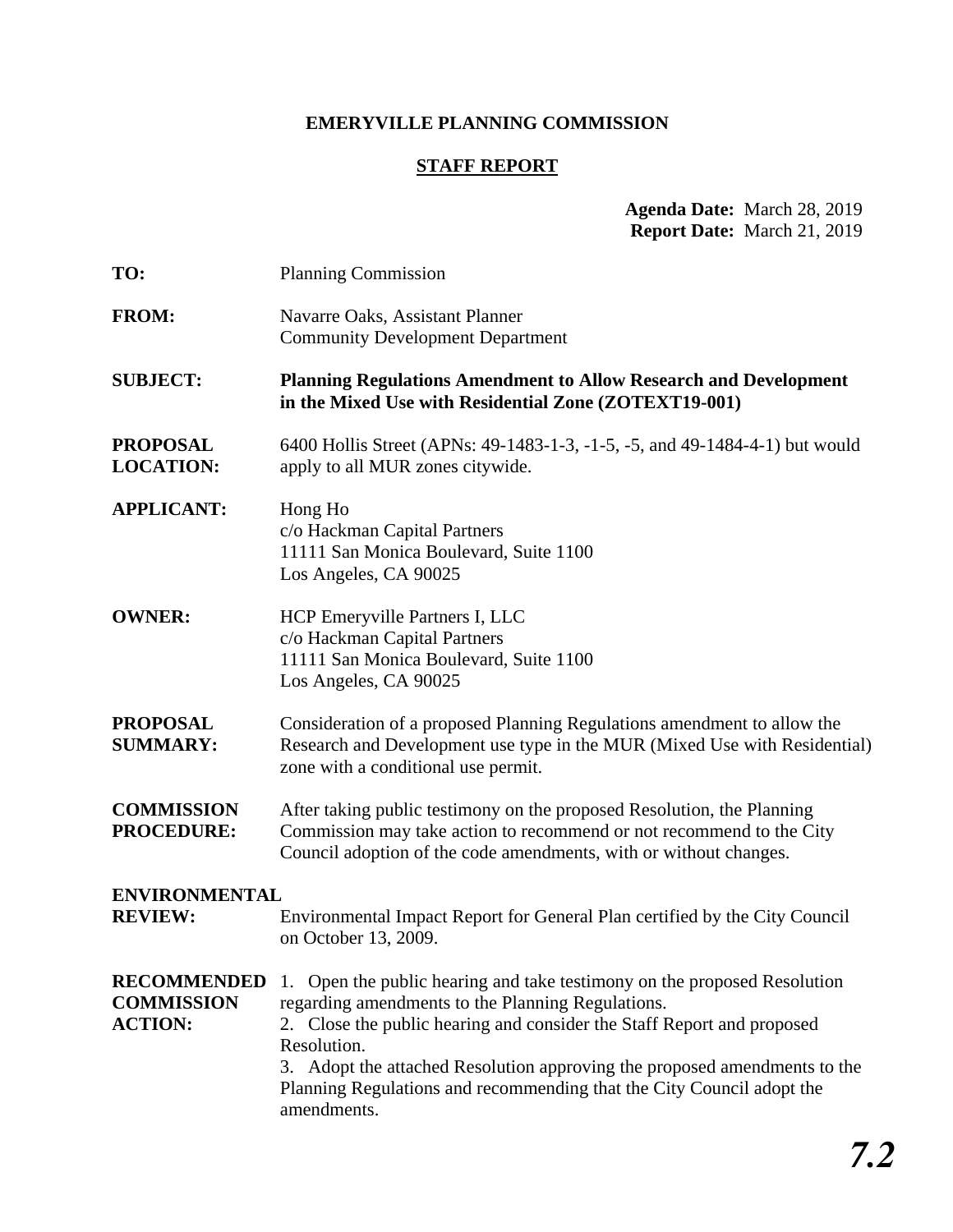**Planning Commission Staff Report Planning Regulations Amendment to Allow Research and Development in the Mixed Use with Residential Zone (ZOTEXT19-001) March 28, 2019 Page 2** 

# **BACKGROUND:**

An application to amend the Planning Regulations to allow the Research and Development (R&D) use type in the MUR (Mixed Use with Residential) zone with a conditional use permit was received on March 11, 2019.

The Research and Development use type is defined in Section 9-2.421 of the Planning Regulations as "Research of an industrial or scientific nature, including associated office space. Typical uses include indoor laboratories and testing facilities. This use type may include fabrication and small scale-up facilities as part of the research function, but excludes Manufacturing use types."

Section 9-3.102(a)(4) states that the purpose of the MUR zone "is to implement the provisions of the General Plan applicable to the Mixed Use with Residential land use classification."

The Mixed Use with Residential land use classification is defined in section 2.4 of the General Plan as "One or more of a variety of residential and nonresidential uses, including but not limited to offices, retail and hotels. On larger sites, a mix of residential and non-residential uses is required; on smaller sites, a single use may be permitted." Adding the Research and Development use type as a conditionally permitted use to the MUR zone is consistent with section 2.4 and Land Use Diagram, Figure 2.2 in the General Plan.

Research and Development is currently only permitted in the OT (Office/Technology) and INL (Light Industrial) zones; requires a minor conditional use permit in the MUN (Mixed Use with Non-Residential) zone; and is conditionally permitted in the OT/DH (Office/Technology Doyle Hollis North Area) and INH (Heavy Industrial) zones, as indicated below in an excerpt from Table 9-3.202 of the Planning Regulations, "Uses Permitted, Conditionally Permitted and Prohibited". As noted below, Research and Development is currently prohibited in the MUR (Mixed Use with Residential) zone.

# **Table 9-3.202**

|                                 |              | <b>Base Zones</b> |  |                           |                           |           | <b>Overlay Zones</b> |        |   |  |                          |                          |  |  |  |
|---------------------------------|--------------|-------------------|--|---------------------------|---------------------------|-----------|----------------------|--------|---|--|--------------------------|--------------------------|--|--|--|
| <b>Use Classifications</b>      |              | ᄒ                 |  |                           | ဖာ<br>-                   |           |                      | −<br>O |   |  |                          |                          |  |  |  |
| <b>Research and Development</b> | $\checkmark$ | $\checkmark$      |  | $\checkmark$<br>$\lambda$ | $\checkmark$<br>$\lambda$ | <b>CM</b> | P                    | с      | D |  | $\overline{\phantom{a}}$ | $\overline{\phantom{a}}$ |  |  |  |

The applicant owns Jellybean Square, which is zoned MUR. In their letters to the Planning Commission, the applicant explains that they have received many inquiries from R&D establishments interested in leasing space, but they are unable to lease to them due to the prohibition of the R&D use in the MUR zone. The applicant also notes that while there are other zones and buildings available for R&D in Emeryville, the existing spaces that cater to R&D are generally for larger labs and are not what start-ups or smaller labs need. The applicant posits that allowing R&D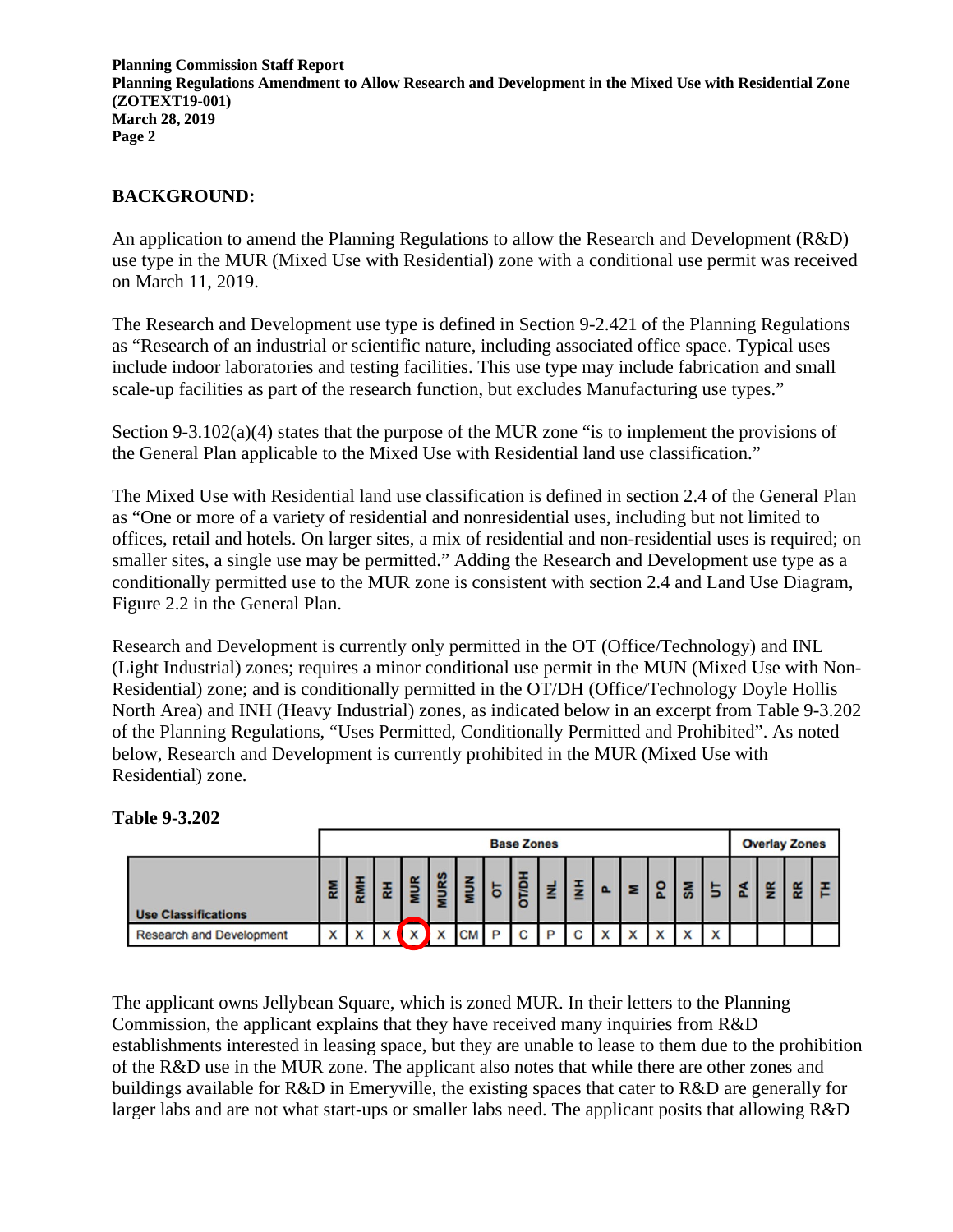**Planning Commission Staff Report Planning Regulations Amendment to Allow Research and Development in the Mixed Use with Residential Zone (ZOTEXT19-001) March 28, 2019 Page 3** 

in the MUR with a conditional use permit would help Emeryville attract and serve a greater variety of R&D uses.

In order to conditionally permit R&D in the MUR zone, the only change that needs to be made to the Planning Regulations is to change the "X" on Table 9-3.202 at the intersection of "Research and Development" and "MUR" to "C."

# **DISCUSSION:**

As the Research and Development use classification covers a diversity of establishments with varying potential impacts, the proposal is for the use to require a conditional use permit in the MUR zone. This would require that findings be made per Section 9-7.505, and that potential impacts on air quality, light and glare, liquid or solid waste, noise, odor, and vibration be addressed through adherence to the existing Performance Standards in Article 11 of Chapter 5 of the Planning Regulations.

While the Research and Development use classification was not included to the MUR zone because of concerns about potential impacts of co-locating R&D and residential uses, staff recognizes that many R&D uses are very low-impact, and that many buildings in the MUR zone only contain commercial uses. Over the past few years, staff has fielded many inquiries about locating R&D uses throughout the city in the MUR zone, none of which appeared objectionable in the proposed locations other than that the R&D use is prohibited in the MUR zone.

Therefore, with the safeguards afforded by the discretionary review process, staff feels that it is appropriate to allow R&D uses in the MUR zone with a conditional use permit.

# **ENVIRONMENTAL REVIEW:**

The environmental impacts of the Emeryville General Plan were identified and analyzed in the Environmental Impact Report (EIR) adopted and certified by the City Council for the Emeryville General Plan adopted in 2009, and the proposed amendments to Table 9-3.202 of the Planning Regulations are minor in substance and effect and thus the impacts of the proposed Planning Regulations Amendment are no different than those analyzed in the EIR; and since the certification of the EIR (i) there are no substantial changes in the Emeryville General Plan which will require major revisions of the EIR due to the involvement of new significant environmental effects or a substantial increase in the severity of previously identified significant effects, (ii) there are no substantial changes with respect to the circumstances under which the Emeryville General Plan is undertaken which will require major revisions of the EIR due to the involvement of new significant environmental effects or a substantial increase in the severity of previously identified significant effects, and (iii) there is no new information of substantial importance which was not known at the time the EIR was certified which would show that (a) the project will have one or more significant effects not discussed in the EIR, or (b) significant effects previously examined will be more severe than shown in the EIR, or (c) mitigation measures or alternatives found not to be feasible would in fact be feasible and would substantially reduce one or more significant effects of the General Plan, or (d) mitigation measures or alternatives which are considerably different from those analyzed in the EIR would substantially reduce one or more significant effects on the environment.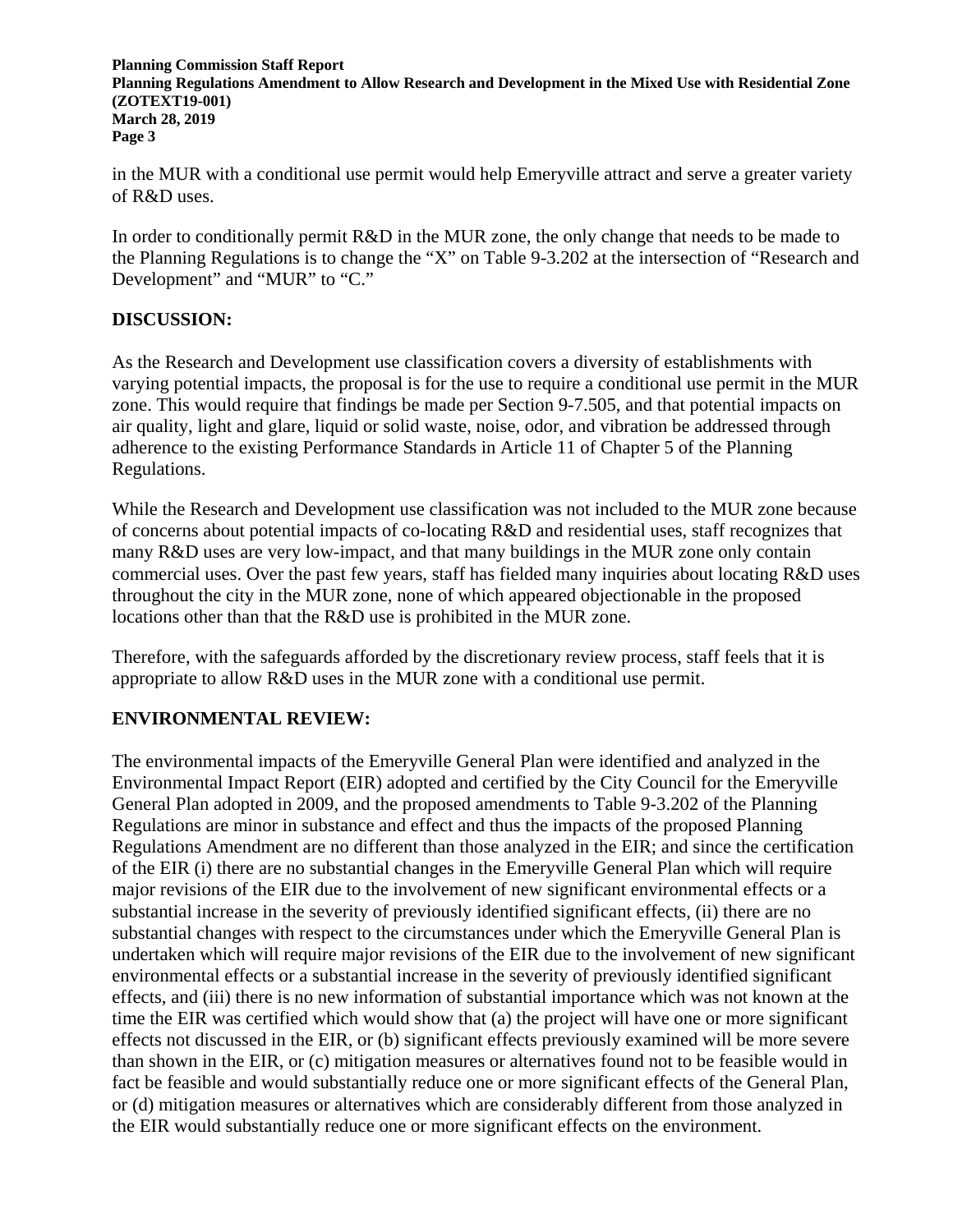**Planning Commission Staff Report Planning Regulations Amendment to Allow Research and Development in the Mixed Use with Residential Zone (ZOTEXT19-001) March 28, 2019 Page 4** 

Accordingly, no Subsequent EIR is required pursuant to Section 15162 of the State CEQA Guidelines and likewise no Supplement to the EIR is required pursuant to Section 15163 of the State CEQA Guidelines.

# **REQUIRED FINDINGS:**

In order to approve an amendment to the Planning Regulations, the Planning Commission must be able to make the findings listed in the Amendment Procedure at Section 9-7.1305, as follows:

- a) The proposed amendment is consistent with the General Plan.
- b) The proposed amendment is necessary for public health, safety, and general welfare or will be of benefit to the public.
- c) The proposed amendment has been reviewed in compliance with the requirements of the California Environmental Quality Act.

In staff's view, these findings can be made, as detailed in the attached draft resolution.

# **RECOMMENDATION:**

- 1. Open the public hearing and take testimony on the proposed Resolution regarding amendments to the Planning Regulations.
- 2. Close the public hearing and consider the Staff Report and proposed Resolution.
- 3. Adopt the attached Resolution approving the proposed amendments to the Planning Regulations and recommending that the City Council adopt the amendments.

# **Attachments:**

- 1. Applicant Letter: Zoning Text Amended to Allow R&D uses in MUR
- 2. Applicant Letter: Prospects for Jellybean Square 3/11/19
- 3. Environmental Information Form
- 4. Draft Amended Table 9-3.202: Uses Permitted, Conditionally Permitted and Prohibited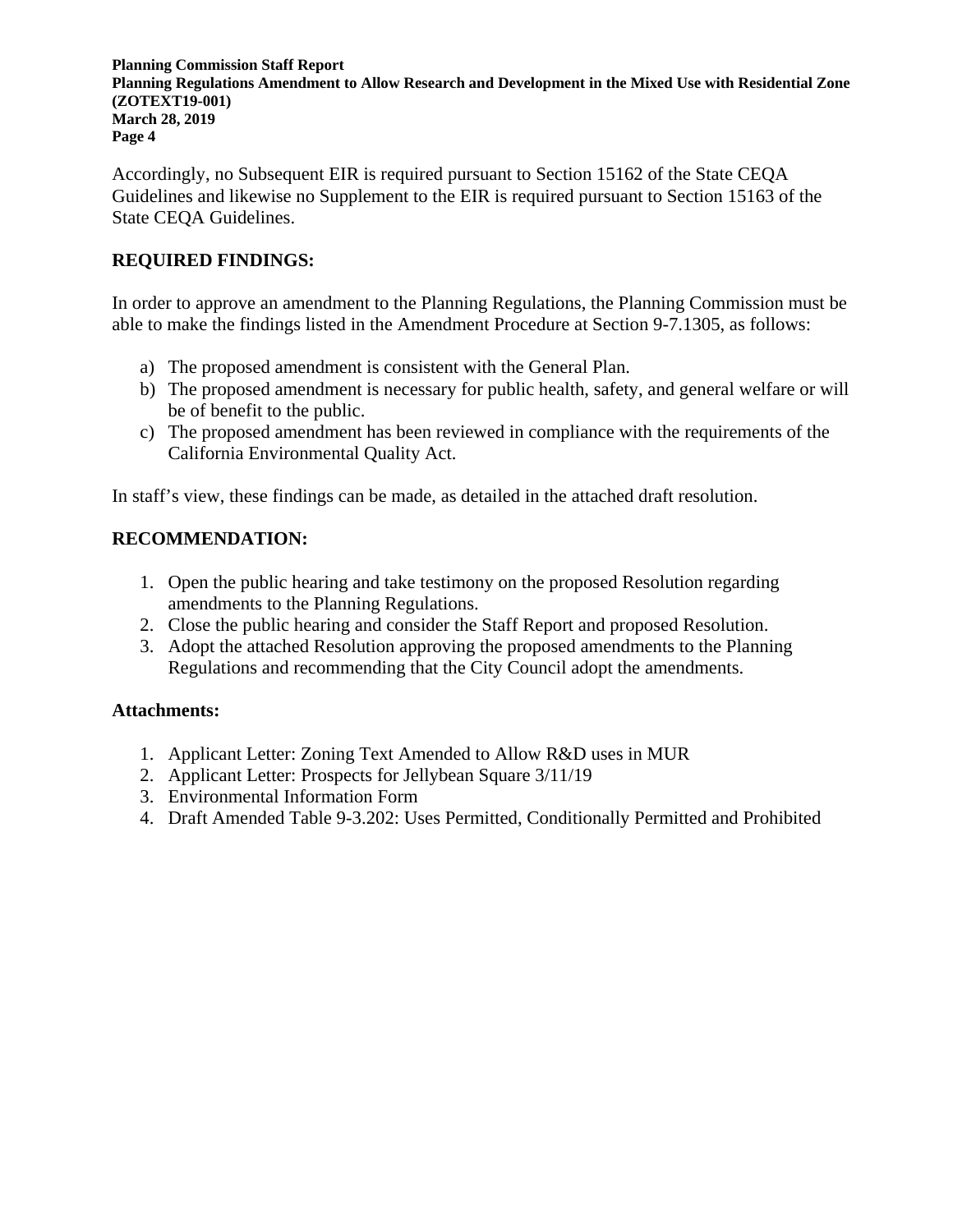**Emeryville Planning Division** 1333 Park Avenue Emeryville, CA 94608

March 11, 2019

Re: Zoning Text Amendment to Allow R&D uses in MUR

Dear Planning Commission:

As the owner of Jellybean Square, HCP Emeryville Partners I (HCP) continues to encounter startup lab prospects looking to relocate their business to Emeryville. Fresh off new rounds of venture capital fundraising, these prospects are eager take the next step forward in their business growth; from garage and incubator spaces to a more permanent and professional setting. These prospects range in industry from biotech to bio synthetic materials to medical devices searching for a formal headquarters location with equipment and light lab research space.

Upon reviewing the Emeryville real estate lab market, these startup prospects quickly come to the harsh realization that much of the lab space in Emeryville is beyond their reach. The city's first class lab facilities operated by major market players perfectly serve a market segment in need of elaborate infrastructure, large floor plates and branding presence.

But who is serving the cost conscious visionary lab startups of tomorrow? This underserved lab segment is desperately seeking smaller  $2,000 - 7,000$  square foot spaces with basic infrastructure to grow their business. Lately this market segment has been drawn to Jellybean Square because of its immediate availability, smaller floor plates, creative office setting and private parking. Unfortunately, HCP has had to turn these prospects away because its existing MUR zoning does not allow for lab use, which in turn forces these prospects to look elsewhere including other East Bay locations outside of Emeryville. For these reasons, HCP is asking the Emeryville Planning Commission to consider allowing Research and Development use within the MUR zone.

Jellybean Square is already surrounded by numerous commercial uses with MUN zoning to the west, OT/DH zoning to the south and OT zoning to the southwest; therefore, allowing Research and Development at Jellybean should complement the existing neighborhood well.

Since HCP's acquisition of Jellybean Square in the middle of 2018, extensive planning is now transitioning to capital deployment in the buildings. Prospects are starting to take notice of the physical improvements and HCP now requests the Planning Commission's assistance to help meet this market segment demand which will in turn help generate economic activity, grow the tax base and create more jobs. Working together with the city, we can continue to make Emeryville a great city to work and live.

Sincerely,

 $\mathbf{V}$  and  $\mathbf{V}$ 

**Brent Iloulian** Authorized Representative HCP Emeryville Partners I, LLC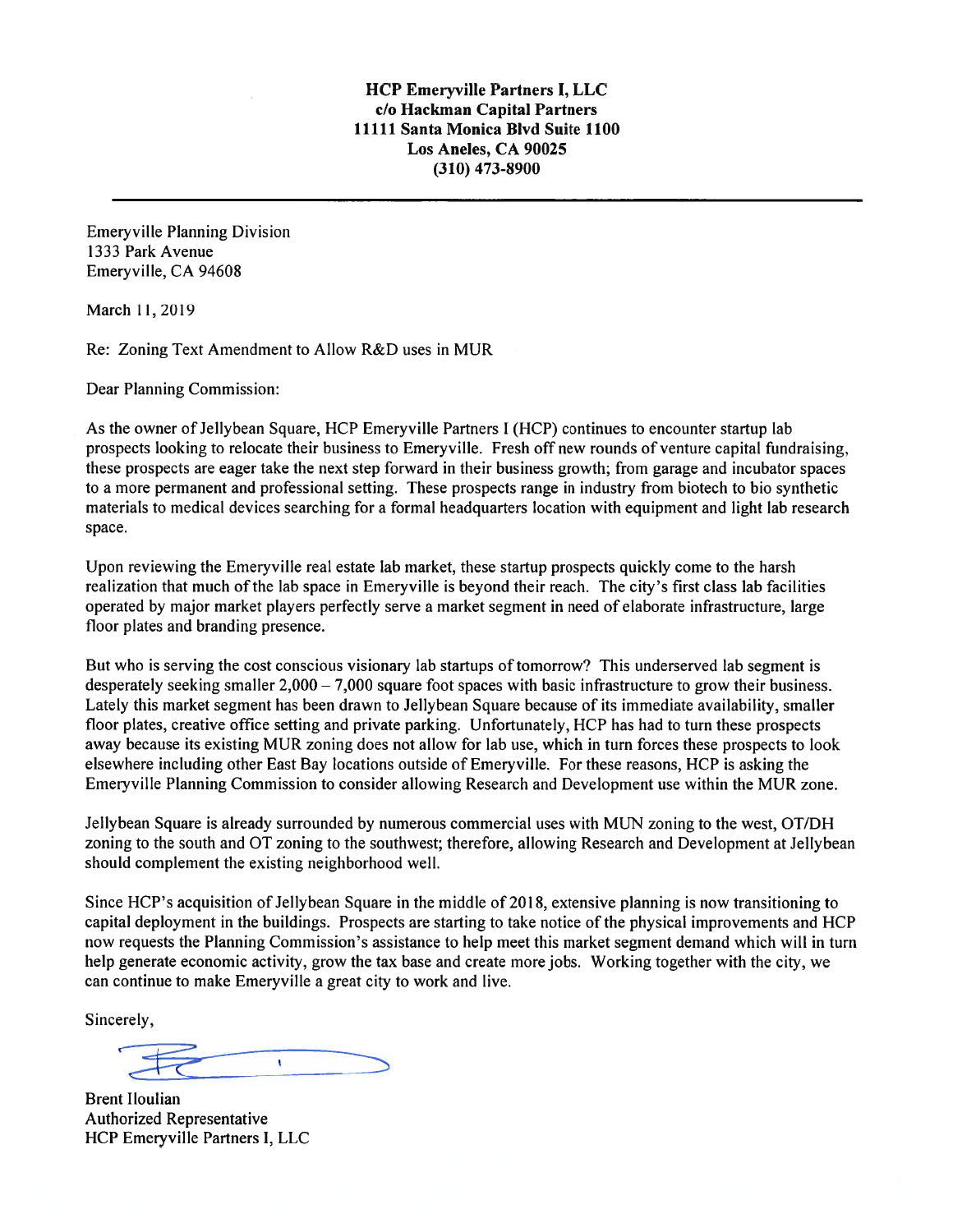#### **PROSPECTS FOR JELLYBEAN SQUARE (3/11/19)**

Prospect #1 – A biotech startup outgrowing their incubator space at a local university began targeting a relocation of their office and lab space within the East Bay. The City of Emeryville was their top destination and beginning in Q4'18, they started focusing their real estate search on the 5,000 square foot building at 1350 Ocean. Despite developing a space plan and building improvements list, the landlord had to turn them away because Research and Development is prohibited in MUR. The prospect continues to search the East Bay for a new home in 2019.

Prospect #2 – In Q3'18 this medical device company located in Contra Costa County wanted to consolidate their two operations groups to 6400 Hollis. One group houses their office headquarters and the other group houses their engineering/research team with equipment for a total combined size of 7,000 square feet. Relocating to 6400 Hollis is their top choice but concerns linger about their engineering/research team being allowed to operate at this MUR zoned building. They are currently considering back up plans that include consolidating in other cities or separating their operations in different locations in the East Bay.

Prospect #3 – This startup industrial materials company was previously working in a San Francisco garage before they considered relocating to Jellybean for their growth needs in Q4 '18. Their plans include creating an office headquarters and small scale lab for development of their organic materials at the 5,000 SF building at 1350 Ocean. They are currently in fundraising mode and remain hopeful to call Jellybean their permanent headquarters later in 2019.

Prospect #4 – A medical diagnostics company was drawn to the functional appeal of the 25,000 square foot flex building located at 1300 64<sup>th</sup> Street. The prospect envisioned their office personnel in the two story office and creating an open lab space in the warehouse. The existing dock doors, natural lighting and secured parking met the operational needs of their business. However, upon learning that Research and Development was not allowed in MUR, the prospect was forced to look elsewhere. The prospect is still in the market looking for a solution to their space needs but is running out of time. They may have to consider locations outside of the East Bay.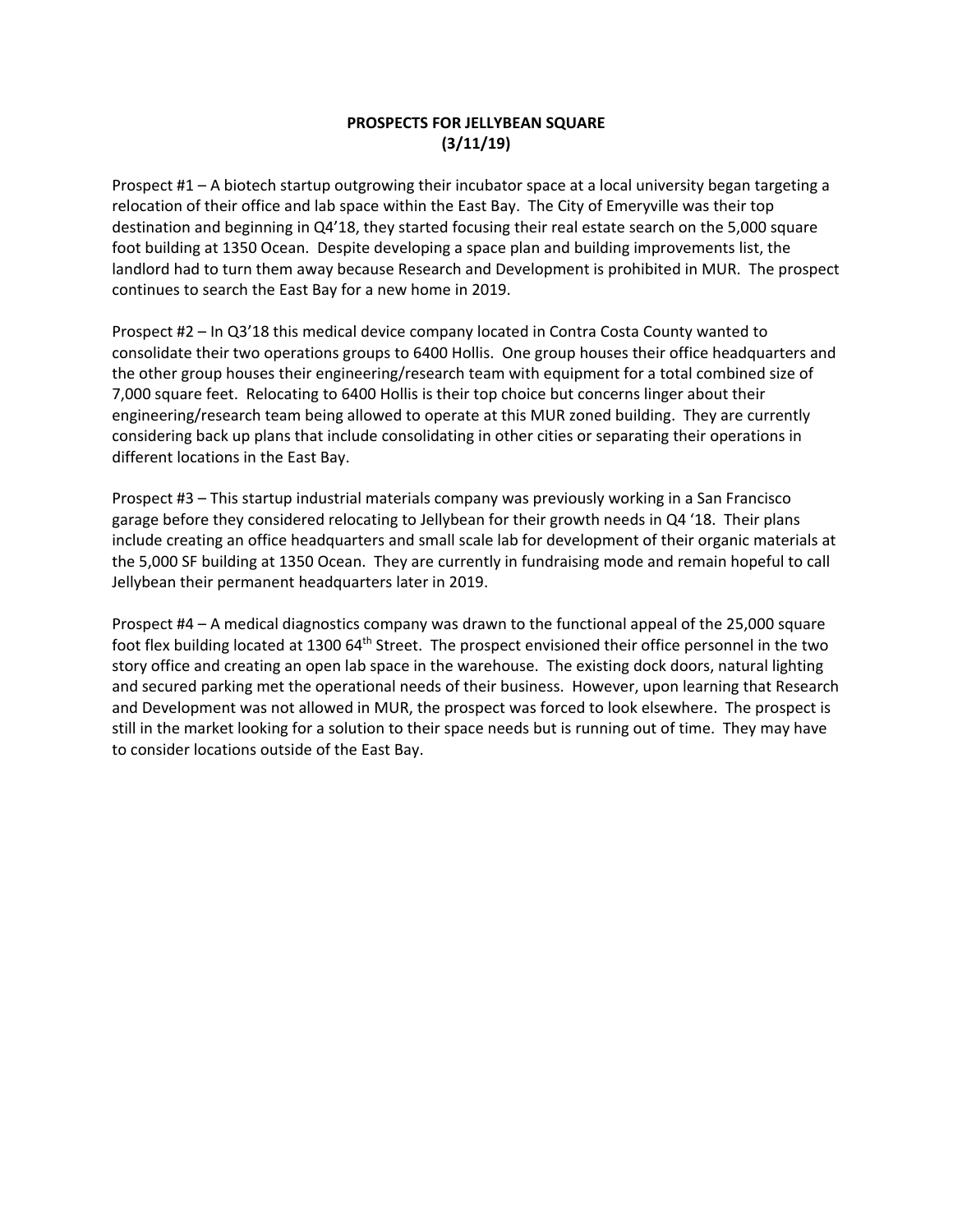

# **City Of Emeryville**

INCORPORATED 1896

1333 Park Avenue Emeryville, California 94608-3517

Tel: (510)-596-4300 Fax: (510) 658-8095

# **ENVIRONMENTAL INFORMATION FORM Planning Division**

Date Filed:  $3/11/9$ 

# **GENERAL INFORMATION**

 $\mathbf{1}$ . Developer(s)/Project Sponsor(s):

| Name: HCP EMERYVILLE PARTNERS 1, LLC |  | Telephone No. $310 - 473 - 8900$ |
|--------------------------------------|--|----------------------------------|
|                                      |  |                                  |

Mailing Address: C/O HACKMAN CAPIERL PARTNERS 11111 SANTA MONICA BLUD SWITE 1100,

Address of project: JELUIREAN SQUARE  $2.$ Assessor's Block and Lot Number: PLEASE SEE EXHIBIT A ANSUCE #6 TABLE 3. Person to be contacted concerning this project:

Name:  $\frac{1-\frac{1}{2}0.46}{10}$  + 10

Mailing Address: c/o MACKWAN CAPITAL RABINERS 11111 SANTA MONJECA BUVD SWITC 1100

City LOS ANGELES State CA Zip Code 90025

4. List and describe any other related permits and other public approvals required for this project, including those required by city, regional, state, and federal agencies:

ZONING AMENOMENT TO COMBITIONALLY PERMIT RED IN MUR ZONE

- 5. Existing zoning district: MIXED USE RESPONSIAL (MUR) ZONE
- Description of Project: (Include site area, square footage, uses, size and number of buildings, numbers of 6. floors of construction, amount of off-street parking provided, number of dwelling units, scheduling, and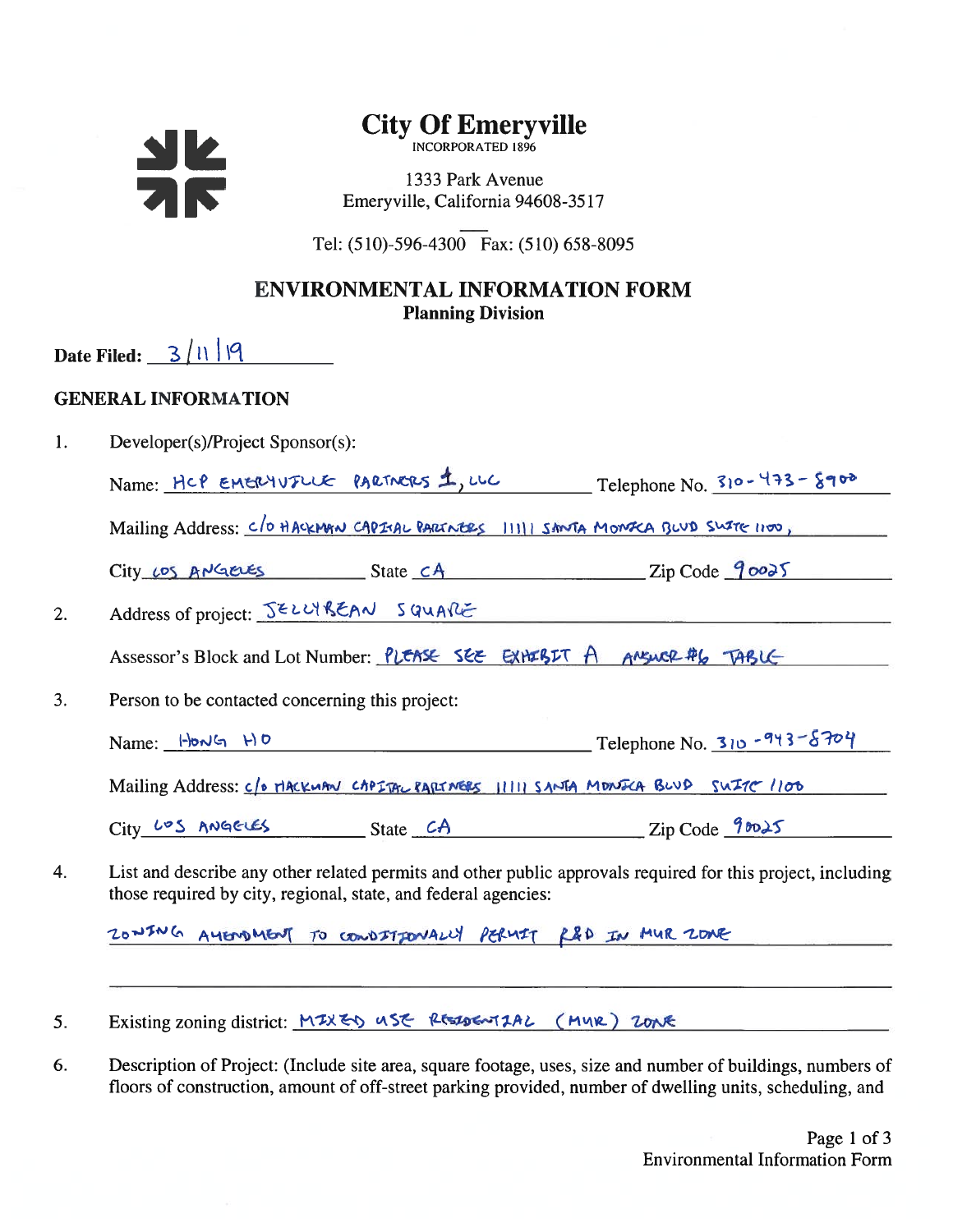any other information necessary or helpful to understand the project. This description must be complete and accurate. Exhibits or photographs should be identified and attached:

RLEASE SEE EXHIBIT A

| Are the following items applicable to the project or its effects? Discuss below all items checked yes |
|-------------------------------------------------------------------------------------------------------|
| (attach additional sheets as necessary).                                                              |

| <b>YES</b> | N <sub>O</sub><br>$\times$ | <b>SOURCE</b><br>$*1.$ | Change in existing features of any bays, tidelands, beaches, lakes or hills,<br>or substantial alteration of ground contours. |
|------------|----------------------------|------------------------|-------------------------------------------------------------------------------------------------------------------------------|
|            | $\chi$                     | 2.                     | Change in scenic views or vistas from existing residential areas or public lands<br>or roads.                                 |
|            |                            | $x =$<br>3.            | Change in pattern, scale or character of general area of project.                                                             |
|            | $\overline{\mathbf{x}}$    | 4.                     | Significant amounts of solid waste or litter.                                                                                 |
|            | $\times$ $\times$          | 5.                     | Change in dust, ash, smoke, fumes or odors in vicinity.                                                                       |
|            | $\times$                   | 6.                     | Change in ocean, bay, lake, stream or ground water quality or quantity, or<br>alteration of existing drainage patterns.       |
|            |                            | $x =$<br>7.            | Substantial change in existing noise or vibration levels in the vicinity.                                                     |
|            | $\lambda$                  | 8.                     | Site on filled land or on slope of 10 percent or more.                                                                        |
|            |                            | 9.                     | Use or disposal of potentially hazardous materials, such as toxic substances,<br>flammables or explosives.                    |
|            | $\star$                    | 10.                    | Substantial change in demand for municipal services (police, fire, water,<br>sewage, etc.).                                   |
|            |                            | 11.                    | Substantially increase fossil fuel consumption (electricity, oil, natural gas, etc.).                                         |
|            |                            | 12.                    | Relationship to a larger project or series of projects.<br>Refers to appropriate note on page 3.                              |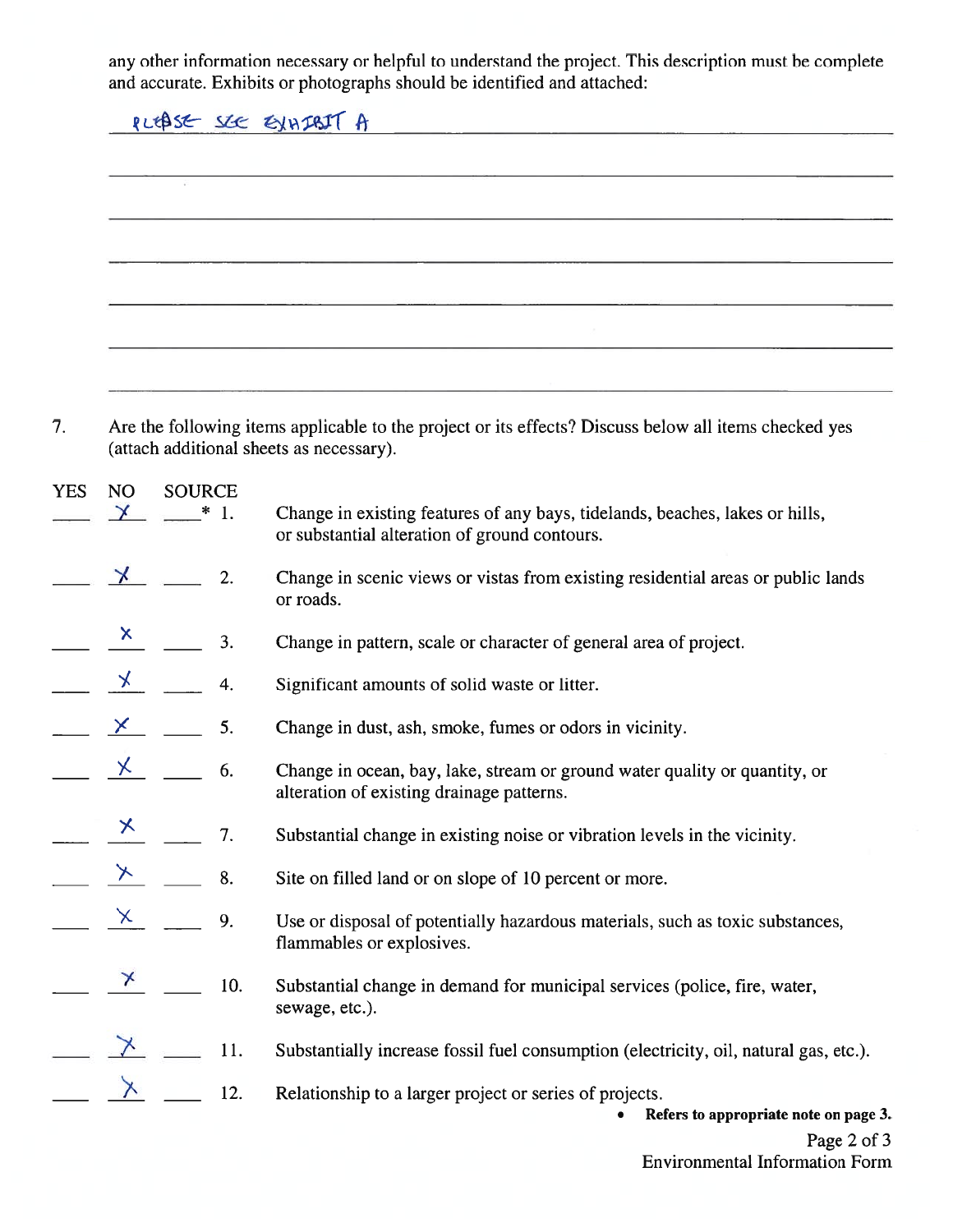# **ENVIRONMENTAL SETTING**

Briefly describe the project site as it exists before the project, including information on topography, soil stability, plants and animals, and any cultural, historical or scenic aspects. Describe any existing structures o 8.

|    | PUCASE SEE EXHAST A                                                                                                                                                                                                                                                                                                                                                       |                                                      |
|----|---------------------------------------------------------------------------------------------------------------------------------------------------------------------------------------------------------------------------------------------------------------------------------------------------------------------------------------------------------------------------|------------------------------------------------------|
|    |                                                                                                                                                                                                                                                                                                                                                                           |                                                      |
|    |                                                                                                                                                                                                                                                                                                                                                                           |                                                      |
|    |                                                                                                                                                                                                                                                                                                                                                                           |                                                      |
| 9. | Briefly describe the surrounding properties, including information on plants and animals, any cultural,<br>historical or scenic aspects. Indicate the type of land use (residential, commercial, etc.), intensity of land<br>use (one family, apartment house, shops, department stores, etc.) and scale of development (height,<br>frontage, set-back, rear yard, etc.). |                                                      |
|    | PLEASE SEE EXHIBIT A                                                                                                                                                                                                                                                                                                                                                      |                                                      |
|    |                                                                                                                                                                                                                                                                                                                                                                           |                                                      |
|    |                                                                                                                                                                                                                                                                                                                                                                           |                                                      |
|    |                                                                                                                                                                                                                                                                                                                                                                           |                                                      |
|    |                                                                                                                                                                                                                                                                                                                                                                           |                                                      |
|    | <b>CERTIFICATION:</b> I hereby certify that the statements furnished above and in the attached exhibits present<br>the data and information required for this initial evaluation to the best of my ability, and that the facts,<br>statements, and information presented are true and correct to the best of my knowledge.                                                |                                                      |
|    | Date: 3  io q                                                                                                                                                                                                                                                                                                                                                             | Signature: $\epsilon$                                |
|    | (1) Determination based on location of project<br>(2) Determination based on staff office review.                                                                                                                                                                                                                                                                         | Print Name: BRENT ILOULIAN                           |
|    | (3) Determination based on field review.<br>(4) Determination based on information contained in the<br>Emeryville Redevelopment Plan.                                                                                                                                                                                                                                     | Title: AUTHORIZED ROPRESENTATIVE                     |
|    | (5) Determination based on the Emeryville General Plan.<br>(6) Determination based on the Emeryville Zoning Code.<br>(7) Not applicable.                                                                                                                                                                                                                                  |                                                      |
|    | (8) Other (state data).                                                                                                                                                                                                                                                                                                                                                   | Page 3 of 3<br><b>Environmental Information Form</b> |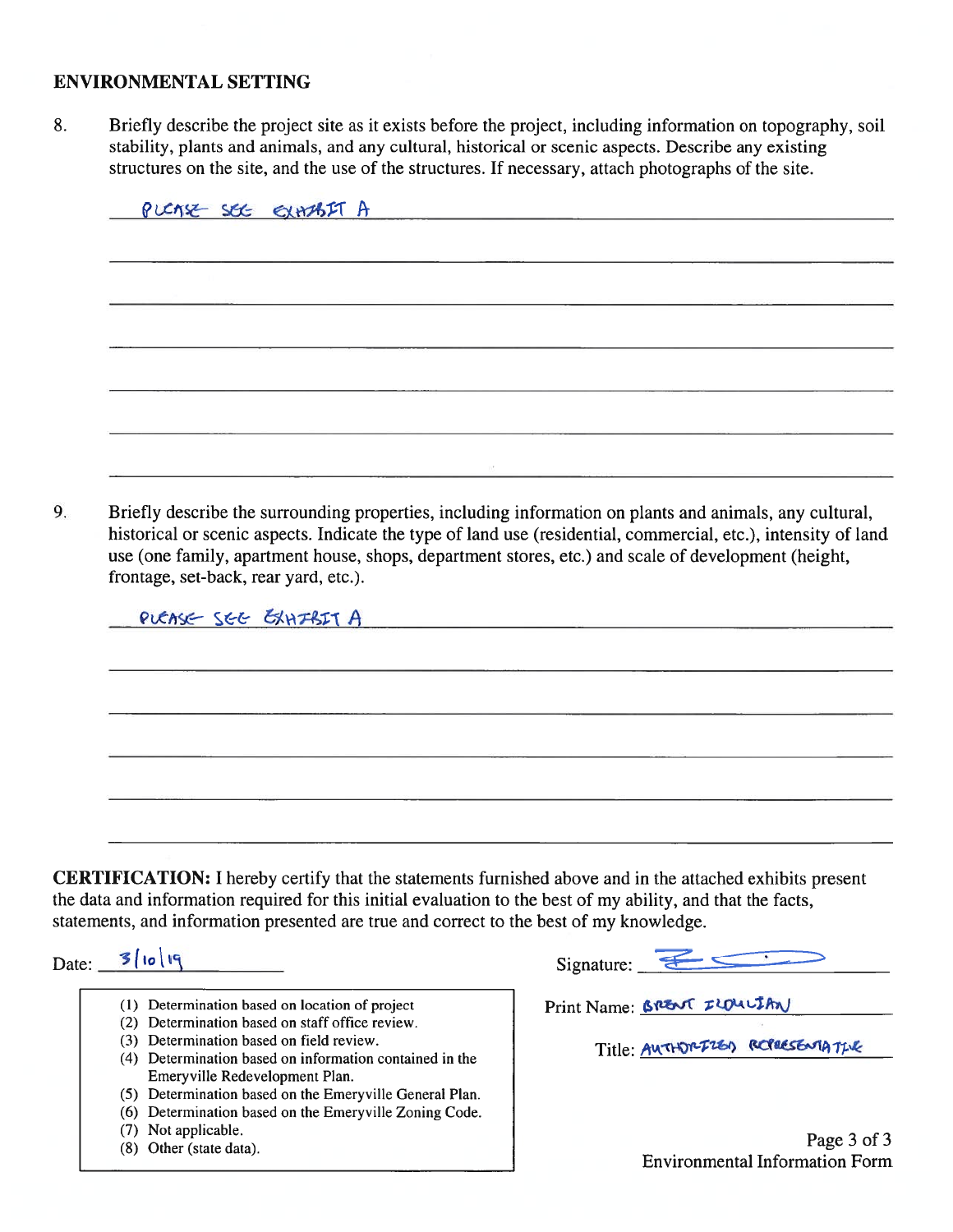## **EXHIBIT A (Jellybean Square)**

#### Answer #6

| <b>Address</b>     | <b>Parcel</b> | $\sim$ SF | <b>Bldgs</b> | $~\sim$ Parking<br>(tandem) | <b>Use</b> |
|--------------------|---------------|-----------|--------------|-----------------------------|------------|
| 1350 Ocean Avenue  | 49-1484-4-1   | 5,000     | 1            | 29                          | Office     |
| 1355 Ocean Avenue  | 49-1483-1-3   | 8,000     | 1            | 27                          | Office     |
| 6400 Hollis Street | 49-1041-69    | 41,000    | 1            | 48                          | Office     |
|                    | 49-1041-72    |           |              |                             |            |
|                    | 49-1483-5     |           |              |                             |            |
| 1300 64th Street   | 49-1483-1-5   | 25,000    |              | 15                          | Flex Whse  |

Site Layout:



#### Answer #8

There is no planned development or structural modification to the building. The buildings sits in an urban setting near the intersections of Hollis Street, Doyle Street, 64th Street and Ocean Avenue.

#### Answer #9

The buildings are surrounded by a commercial setting with MUN zoning to the west, OT zoning to the southwest and OT/DH to the south. Residential borders the other side of the buildings with RMH zoning to the north and RM zoning to the east.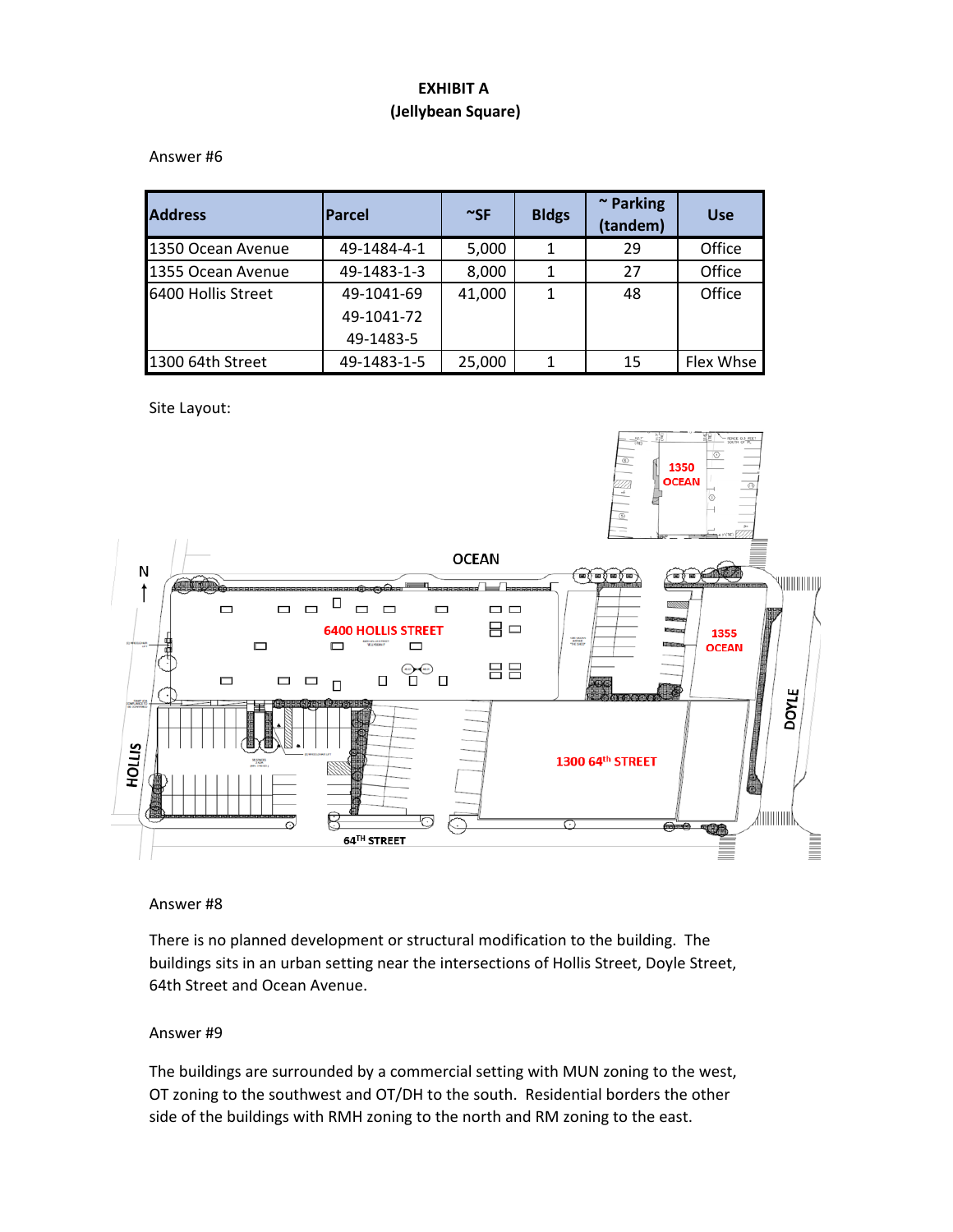# **CHAPTER 3. ZONING DISTRICTS**

# **ARTICLE 2. USES PERMITTED, CONDITIONALLY PERMITTED, AND PROHIBITED**

# **9-3.202 Uses Permitted, Conditionally Permitted and Prohibited.**

|                                 |                   | <b>Base Zones</b> |   |            |             |            |   | <b>Overlay Zones</b> |   |                  |   |   |                |              |                |              |                          |    |  |
|---------------------------------|-------------------|-------------------|---|------------|-------------|------------|---|----------------------|---|------------------|---|---|----------------|--------------|----------------|--------------|--------------------------|----|--|
| <b>Use Classifications</b>      | <b>N</b>          | <b>RMH</b>        | 준 | <b>MUR</b> | <b>MURS</b> | <b>NUM</b> | 5 | <b>OT/DH</b>         | 붙 | $\overline{\Xi}$ | ட | Σ | $\overline{c}$ | ន៑           | $\overline{5}$ | $\mathbf{A}$ | $\widetilde{\mathbf{z}}$ | RR |  |
| <b>Industrial</b>               |                   |                   |   |            |             |            |   |                      |   |                  |   |   |                |              |                |              |                          |    |  |
| <b>Research and Development</b> | $\checkmark$<br>⋏ | X                 | X | ХC         |             | <b>CM</b>  | P | ⌒<br>◡               | P | C                | X |   |                | $\checkmark$ | X              |              |                          |    |  |

# **Table 9-3.202: Uses Permitted, Conditionally Permitted and Prohibited**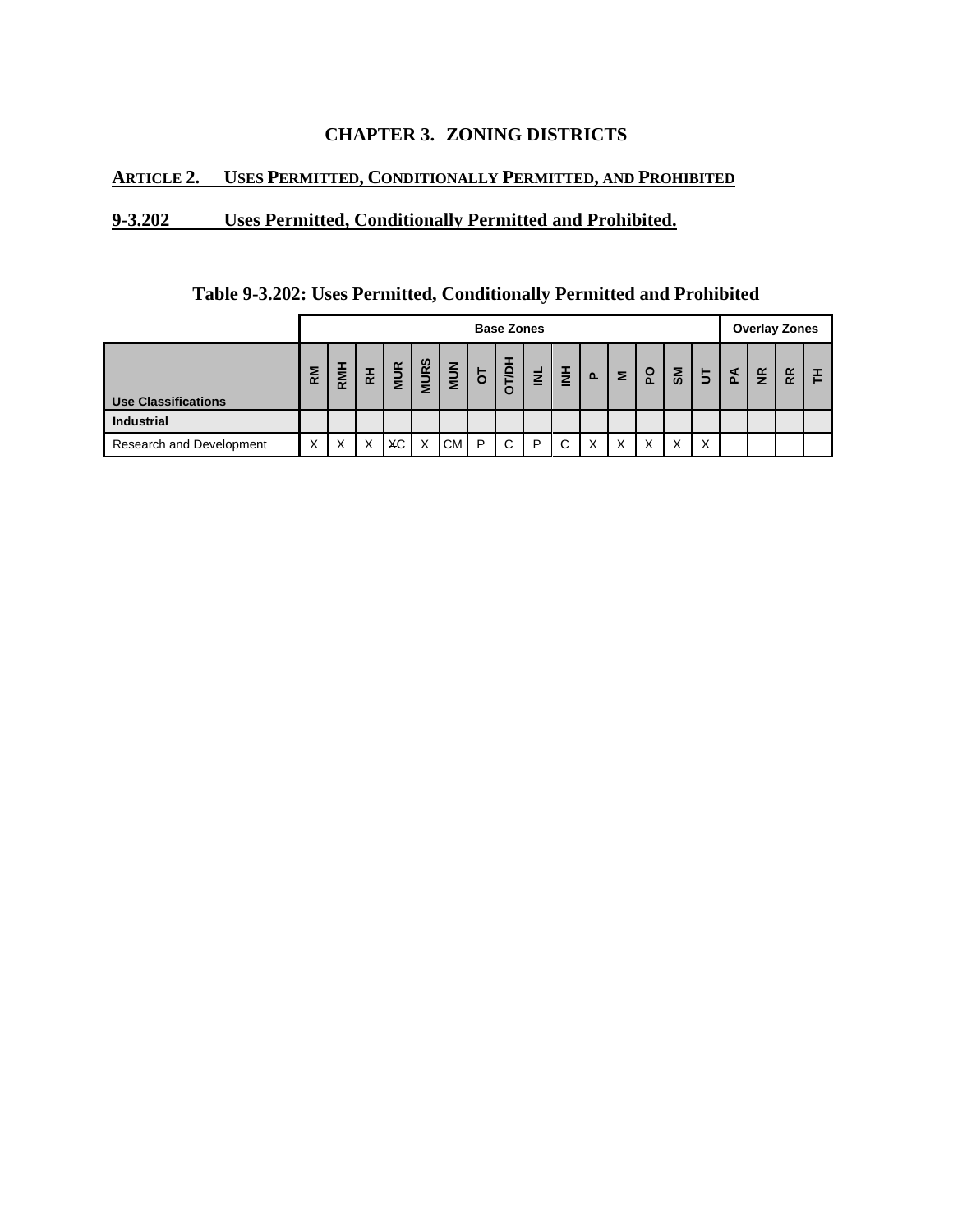#### **RESOLUTION NO. ZOTEXT19-001**

## **RESOLUTION OF THE PLANNING COMMISSION OF THE CITY OF EMERYVILLE APPROVING AN AMENDMENT TO THE PLANNING REGULATIONS IN TITLE 9 OF THE EMERYVILLE MUNICIPAL CODE TO ALLOW THE RESEARCH AND DEVELOPMENT USE TYPE IN THE MUR MIXED USE WITH RESIDENTIAL ZONE WITH A CONDITIONAL USE PERMIT AND RECOMMENDING ADOPTION BY THE CITY COUNCIL**

**WHEREAS**, the Emeryville General Plan Environmental Impact Report (EIR) was certified by the City Council by Resolution No. 09-207, and the Emeryville General Plan was adopted by the City Council by Resolution No. 09-208, both on October 13, 2009; and

**WHEREAS,** on March 11, 2019 Hong Ho of Hackman Capital Partners submitted an application to amend the Planning Regulations to allow the Research and Development use type in the MUR Mixed Use with Residential zone with a conditional use permit; and

**WHEREAS,** the Emeryville Planning Commission held a duly and properly noticed public hearing on the proposed amendment to the Planning Regulations on March 28, 2019 to solicit public comments and review and consider the application; and

**WHEREAS**, the Emeryville Planning Commission reviewed and considered the staff report and attachments thereto and all public comments for the proposed amendment to the Planning Regulations as set forth in Exhibit A attached to this Resolution and the applicable standards of the Emeryville Planning Regulations ("the Record"); now, therefore, be it

**RESOLVED,** that in approving this amendment to the Planning Regulations and making a recommendation for adoption by the City Council, the Planning Commission makes the following findings as required by Emeryville Municipal Code Sections 9-7.1305:

(a) The proposed amendment is consistent with the General Plan.

**The proposed amendment to the Planning Regulations to allow the Research and Development use type in the MUR Mixed Use with Residential zone with a conditional use permit is consistent with the following General Plan goals and policies:**

*LU-G-1 An overall balance of uses—Employment, residential, cultural, destination and local retail—as well as a full range of amenities and services necessary to support a vibrant community.*

**The proposed Planning Regulations amendment to allow the Research and Development use type in the MUR zone adds to the overall balance of uses in the city by providing a wider range of locations and building types for Research and Development uses. This proposed amendment will potentially add to the diversity of employment opportunities in Emeryville and the vibrancy of the community.**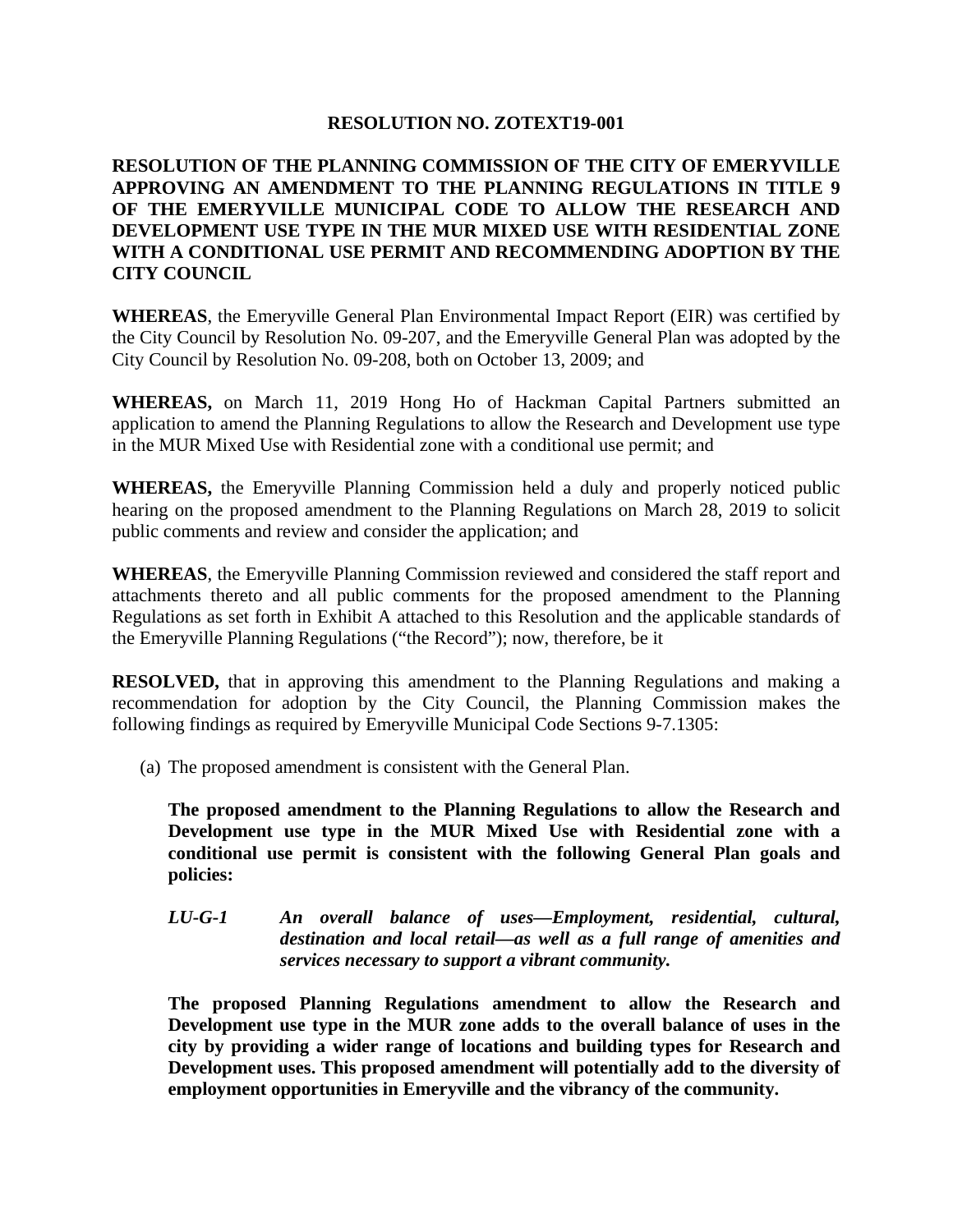**Planning Commission Resolution ZOTEXT19-001 Planning Regulations Amendment to Allow Research and Development in the Mixed Use with Residential Zone March 28, 2019 Page 2**

*LU-G-2 A mixed use city—Mixed-use development in various parts of the city, with the range of permitted and required uses varying to meet the needs of specific districts and neighborhoods.*

**The proposed Planning Regulations amendment to allow the Research and Development use type in the MUR zone increases the mix of uses conditionally permitted in a mixed use zone. The MUR zone is located throughout the city, providing opportunities for Research and Development uses to meet varying needs in different districts and neighborhoods.**

*LU-G-11 A wide range of economic activity—An economy that capitalizes on Emeryville's central location, strengthens the City's tax base, and ensures that Emeryville has adequate fiscal resources to fund high quality public services for its residents and businesses.*

**The proposed Planning Regulations amendment to allow the Research and Development use type in the MUR zone provides a greater range of potential economic activities by conditionally permitting a use that captures a diversity of activities, from small start-ups to large international businesses, that may capitalize on Emeryville's central location, strengthen the City's tax base, and ensure that Emeryville has adequate fiscal resources.** 

*LU-G-13 Local employment opportunities—encourage establishment of businesses that will employ and serve Emeryville residents.*

**The proposed Planning Regulations amendment to allow the Research and Development use type in the MUR zone will provide a greater diversity of locations and building types available for Research and Development use types that will provide local employment opportunities for Emeryville residents.** 

*LU-P-1 Land uses will be consistent with the Land Use Classifications in section 2.4 and the Land Use Diagram, Figure 2-2.*

**The Mixed Use with Residential land use classification is defined in section 2.4 of the General Plans as "One or more of a variety of residential and nonresidential uses, including but not limited to offices, retail and hotels. On larger sites, a mix of residential and non-residential uses is required; on smaller sites, a single use may be permitted." Adding the Research and Development use type as a conditionally permitted use to the MUR zone is consistent with section 2.4 and Land Use Diagram, Figure 2.2 in the General Plan.**

*LU-P-9 Zoning performance measures will ensure health and safety compatibility for industrial uses bordering residential uses.*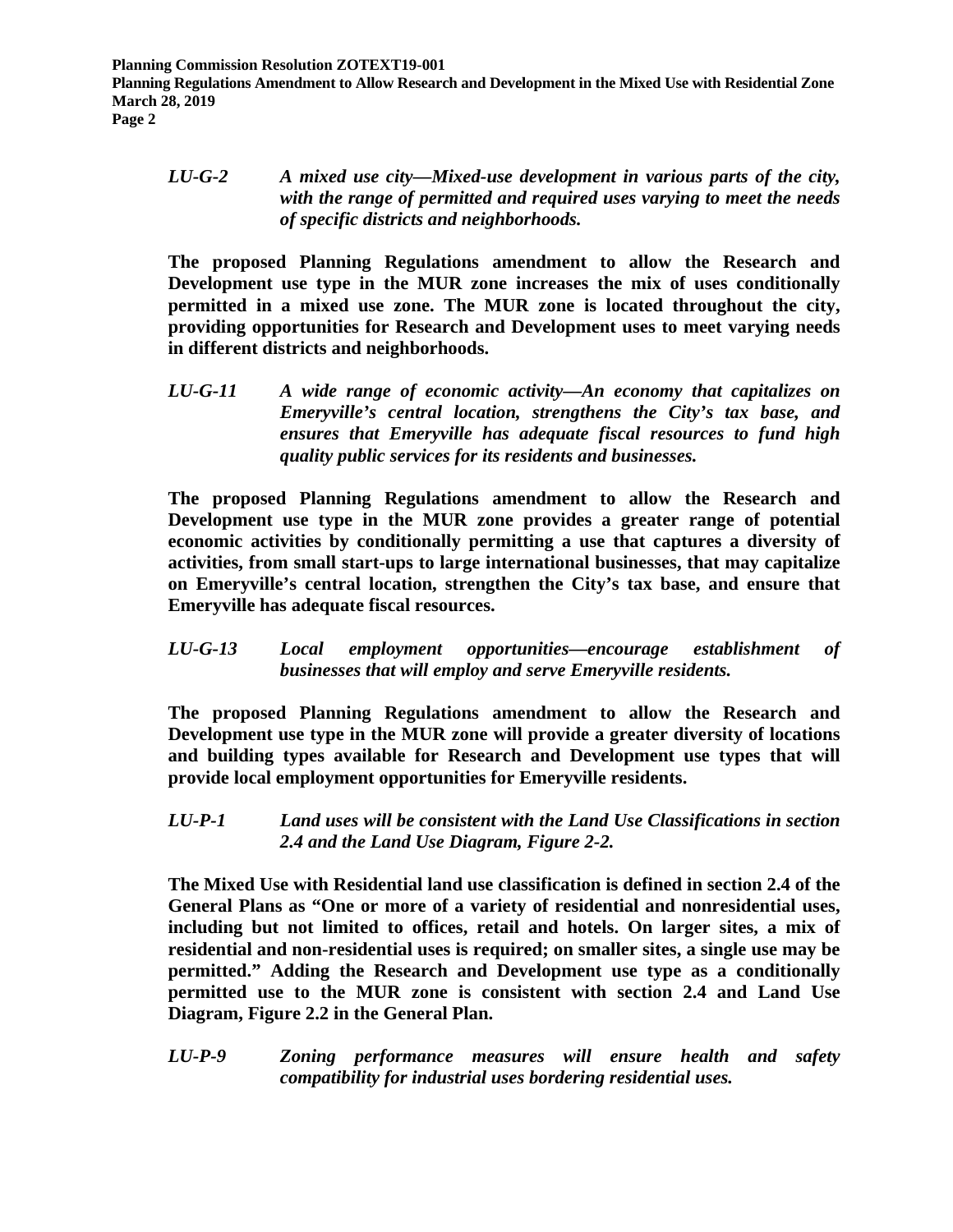**Planning Commission Resolution ZOTEXT19-001 Planning Regulations Amendment to Allow Research and Development in the Mixed Use with Residential Zone March 28, 2019 Page 3**

**As the Research and Development use classification covers a diversity of establishments with varying potential impacts, the proposed Planning Regulations amendment would require a conditional use permit for the Research and Development use type in the MUR zone. This would require that findings be made per Section 9-7.505 of the Planning Regulations, and that potential impacts on air quality, light and glare, liquid or solid waste, noise, odor, and vibration be addressed through adherence to the existing Performance Standards in Article 11 of Chapter 5 of the Planning Regulations.**

*LU-P-29 The City will encourage the development and retention of small business, startup firms, partnership incentives, and buildings that accommodate these businesses.*

**The proposed Planning Regulations amendment to allow the Research and Development use type in the MUR zone will provide a greater diversity of locations and building types available for Research and Development use types which include small businesses and start-up firms.** 

*LU-P-30 The City will encourage development of dynamic, leading edge industries, based in high technology, medical/bio engineering, bio technology, and media that provide good quality jobs with the potential for career advancement.*

**The proposed Planning Regulations amendment to allow the Research and Development use type in the MUR zone will provide a greater diversity of locations and building types available for Research and Development uses which covers a wide range of businesses that include dynamic, leading edge industries, based in high technology and engineering that provide good quality jobs with potential for career advancement.** 

(b) The proposed amendment is necessary for public health, safety, and general welfare or will be of benefit to the public.

**The proposed amendment to the Planning Regulations will protect the public health, safety, and general welfare by requiring a conditional use permit in the Mixed Use with Residential zone. The proposed amendment will be of benefit to the public by adding to the diversity of economic and employment opportunities in the city.**

(c) The proposed amendment has been reviewed in compliance with the requirements of the California Environmental Quality Act.

**The Environmental Impact Report for the General Plan was certified by the City Council by Resolution No. 09-207 on October 13, 2009. Since that time, there have been no substantial changes in the General Plan nor in the circumstances under**